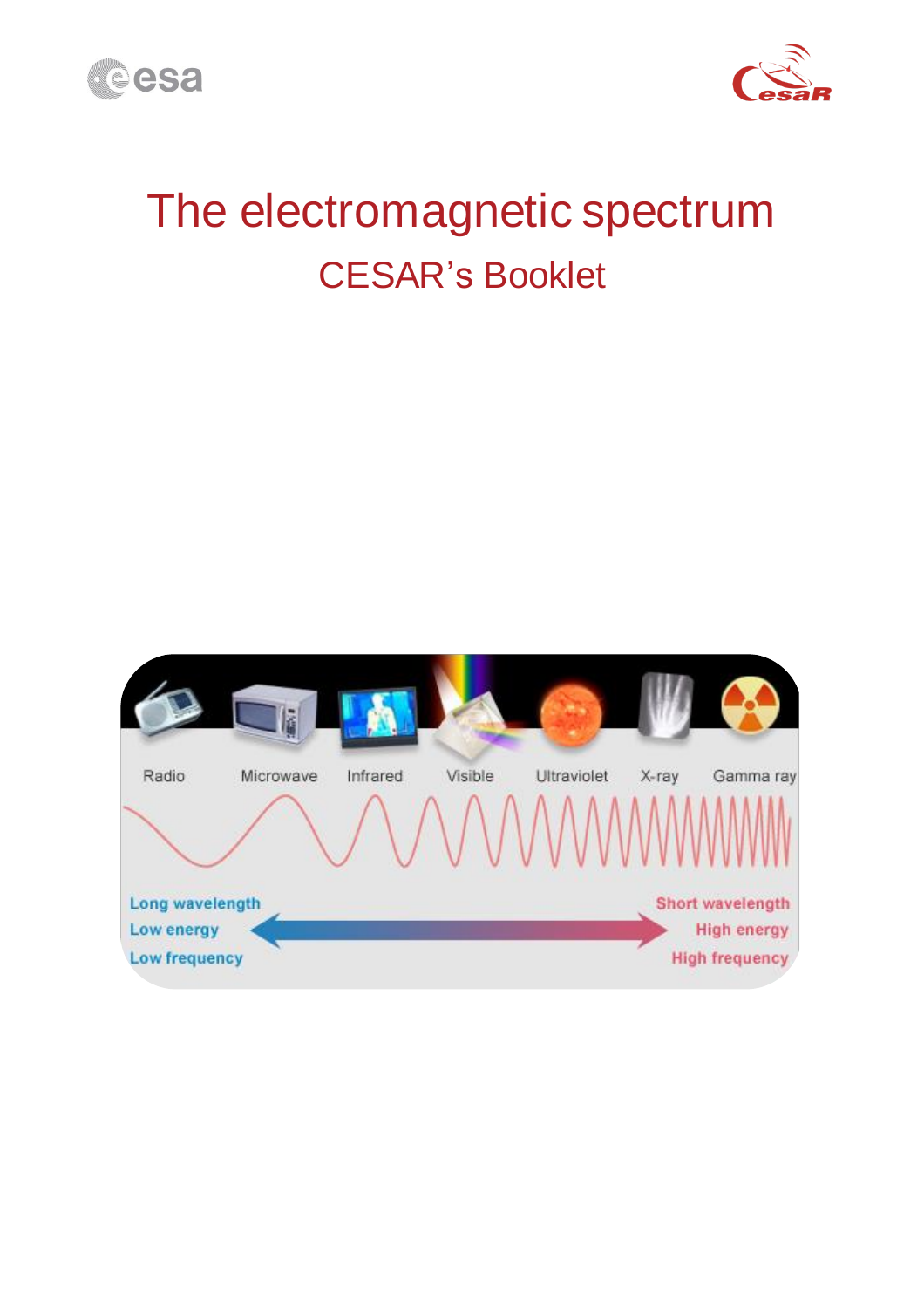



# The electromagnetic spectrum

# The colours of light

You have surely seen a rainbow, and you are probably familiar with the explanation to this phenomenon: In very basic terms, sunlight is refracted as it gets through water droplets suspended in the Earth's atmosphere. Because white light is a mixture of six (or seven) different colours, and each colour is refracted a different angle, the result is that the colours get arranged in a given order, from violet to red through blue, green, yellow and orange. We can get the same effect in a laboratory by letting light go through a prism, as shown in Figure 1. This arrangement of colours is what we call a *spectrum*.



*Figure 1: White light passing through a prism creates a rainbow. (Credit: physics.stackexchange.com)*

Yet the spectrum of light is not only made of the colours we see with our eyes. There are other colours that are invisible, although they can be detected with the appropriate devices. Beyond the violet, we have ultraviolet, X-rays and gamma rays. On the other extreme, beyond the red, we have infrared and radio. Although we cannot see them, we are familiar with these other types of light: for example, we use radio waves to transmit music from one station to our car receiver, ultraviolet light from the Sun makes our skin get tanned, X-rays are used by radiography machines to check if we have a broken bone, or we change channel in our TV device by sending an infrared signal to it from the remote control.

### Light as waves

Physicists describe light as something called *electromagnetic radiation* or *electromagnetic wave*. The word *radiation* means 'energy that is transported from one spot to another without need of direct contact between the two locations'. Light in each of these colours carries a different amount of energy: gamma rays are the most energetic, and radio is the least. Thus, when we observe gamma or X-rays from an astronomical object, we know that something really powerful is happening there.

This energy is transported in the form of a wave, and each colour is related to a different wave size: The more energy the wave carries, the narrower it is –or, in technical terms, the shorter its *wavelength*. Hence, X-rays have shorter wavelengths than visible-light waves (also called 'optical waves' in Astronomy), and visible light has shorter wavelengths than radio waves.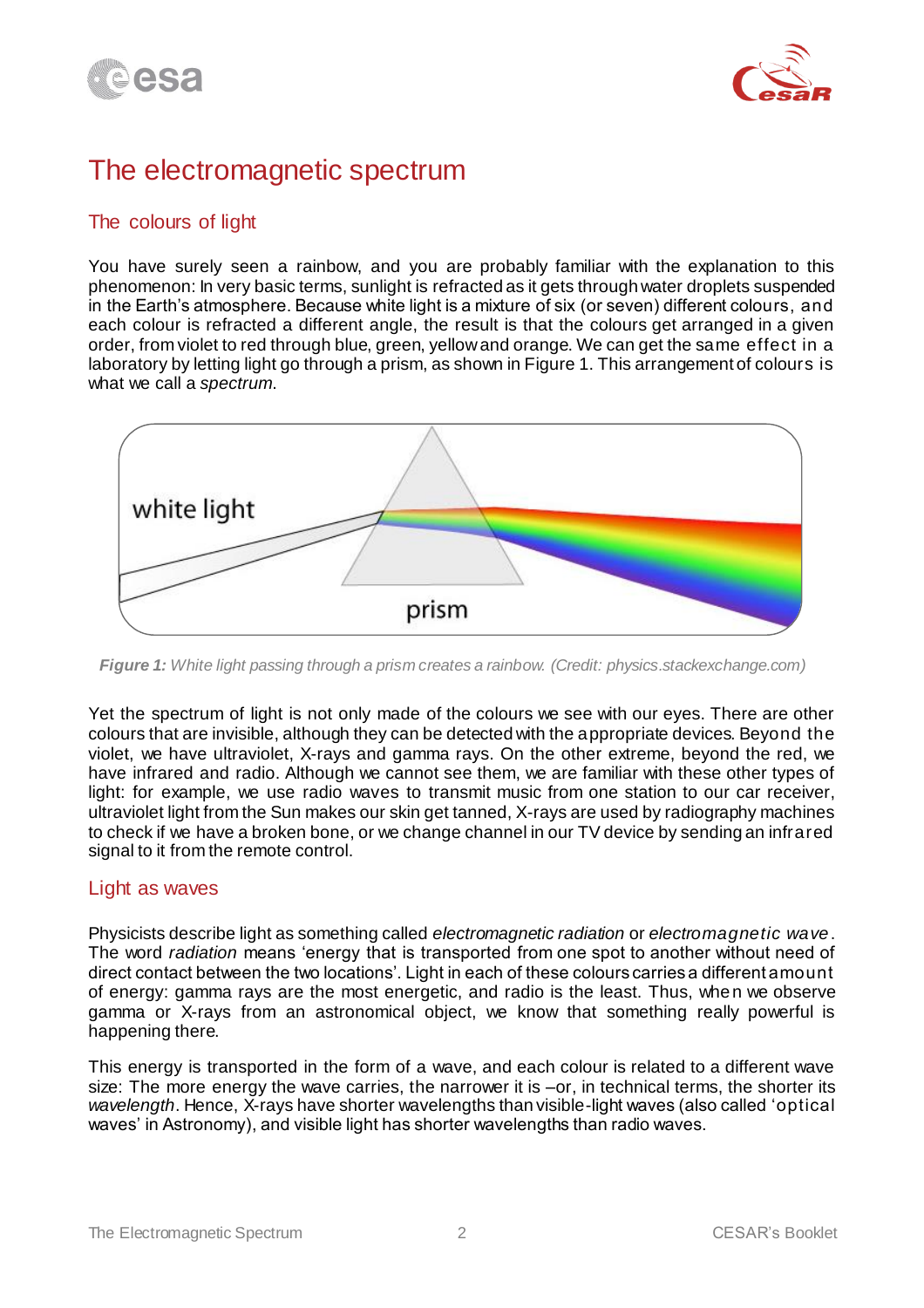



## **Properties of waves**

A wave (Figure 2) is a periodic perturbation from an *undisturbed or rest state* that is transmitted in space. The maximum deviation from this undisturbed state is called the *amplitude* of the wave, and is a measure of the intensity of the perturbation; the top of the wave is called a *crest* and the lowest state, a *trough*.



*Figure 2: Properties of a wave. (Credit: Pearson Prentice Hall)*

Waves are characterised by their size, measured as the distance between two equal states; this distance is called the *wavelength,*  $\lambda$ *.* The colours of visible light are the way our eyes perceive the different wavelengths.

The time it takes for the perturbation to move one wavelength –in other words, to repeat itself–, is called the *period* of the wave, *P*. Wavelength and period are related through the *speed* of the wave, *c*, because speed is defined as space travelled per unit time:

$$
c = \frac{\lambda}{P}
$$
 (1)

The number of complete cycles –the number of times the wave repeats itself– in one second is called the *frequency* of the wave, v. Thus, the frequency is the inverse of the period, and is also related to the wavelength through the wave speed:

$$
v = \frac{1}{P} = \frac{c}{\lambda} \tag{2}
$$

It is important to note that *the speed of light waves does not depend on the frequency, wavelength or period, but only on the medium the wave is traveling through*. However, contrary to other waves like sound or water waves, electromagnetic waves (light) do not actually require a medium to be transmitted through: they can travel through the vacuum. If light travels through a vacuum, it has the maximum possible speed, namely 299,792,458 m/s –and this speed is the same for all frequencies of light.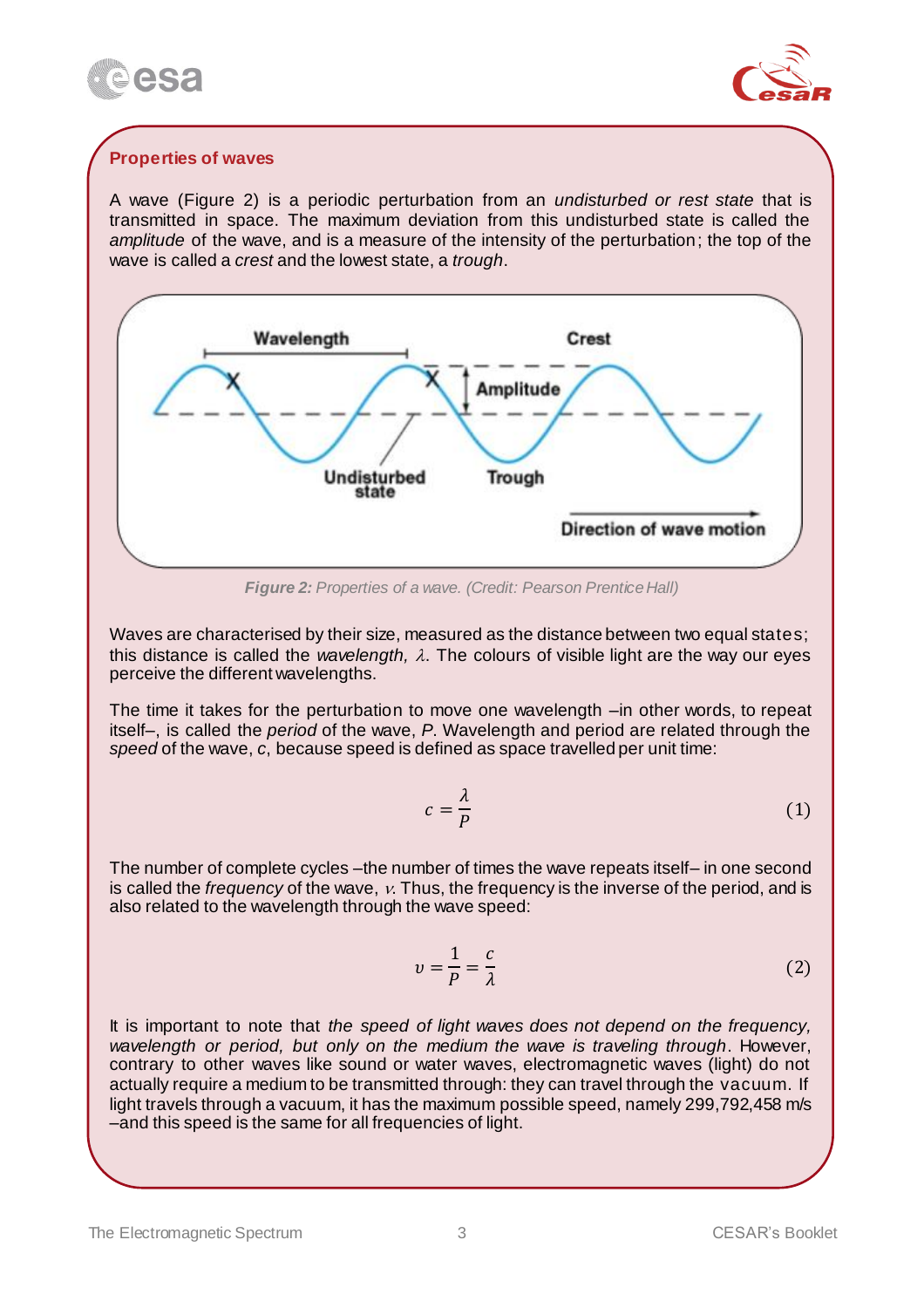





#### Figure 3 summarises the properties of the electromagnetic spectrum:

*Figure 3: Properties of the electromagnetic spectrum. (Credit: Wikimedia Commons)*

# The colours of stars

The amount of light of a given colour (or wavelength) that is emitted by a body depends on its temperature. And since all macroscopic bodies have a temperature above absolute zero, all of them emit light, at all times and in all wavelengths. The reason is that they are made of microscopic, electrically charged particles that are constantly in random motion; and Physics shows that a charged particle in motion emits electromagnetic radiation.

Thus, even if you cannot see it with your eyes, everything around you is emitting light: stars and light bulbs of course, but also your table and chair, your cat, even ice cubes, even *you*. However, for most everyday objects, the amount of light emitted in the visible range is very low; we see most of the things around us thanks to the light they reflect, not to the light they emit.

Contrary to what everyday experience tells us, though, most of the light emitted by the hottest objects in the universe has a colour on the 'blue side' of the spectrum (violet and ultraviolet), while the coolest objects emit most of their light in a colour in the 'red side' of the spectrum (infrared and radio). In other words, a blue star is hotter than a red star!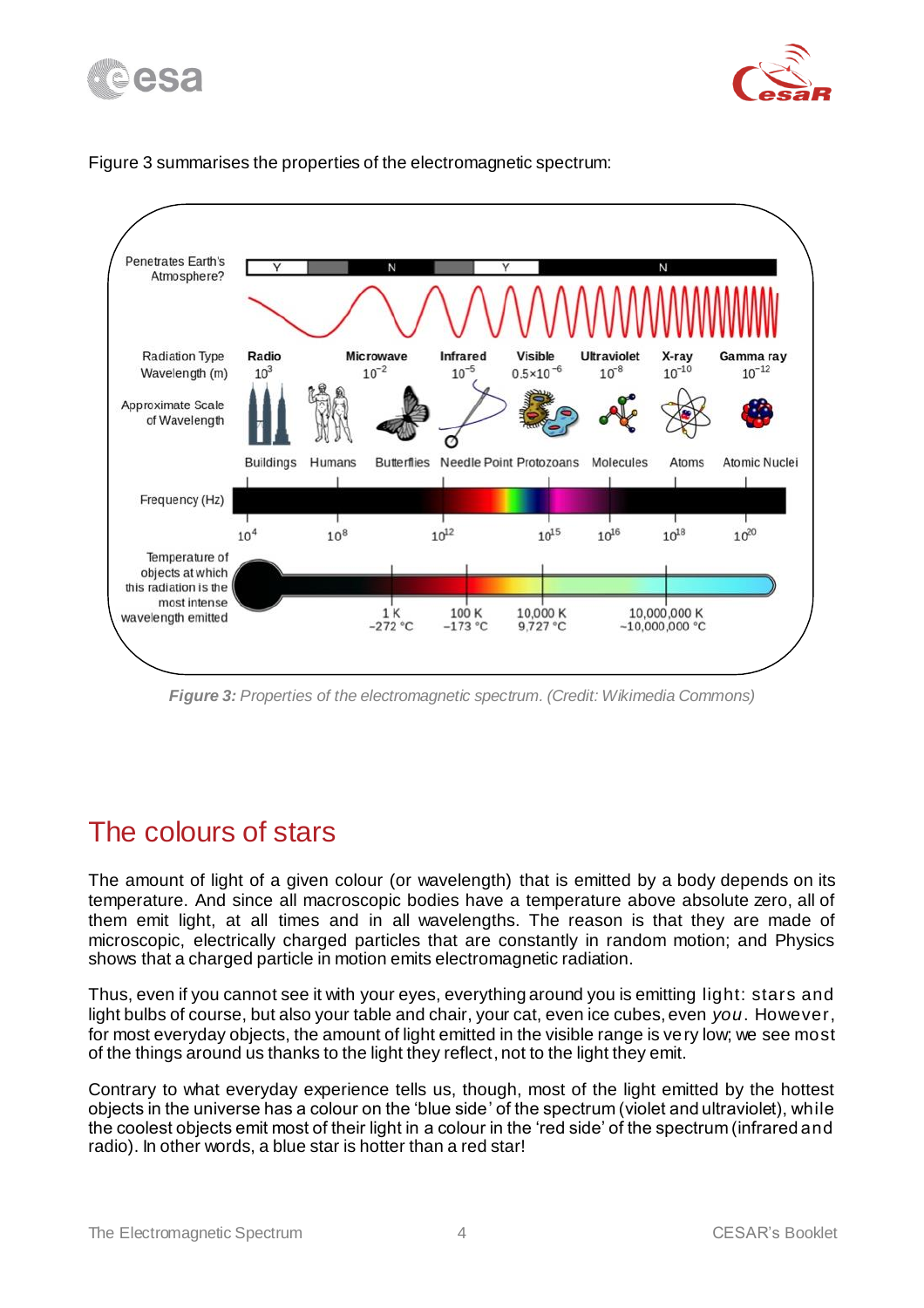



## **Blackbody radiation**

The emission of light from many macroscopic objects, including stars and other astronomical bodies, can be approximately described by a so-called *blackbody curve*. A blackbody is an ideal object that absorbs all radiation falling upon it, in all frequencies, and that is able to reemit the same amount of energy it absorbs. If we plot the amount of energy radiated by a blackbody as a function of wavelength (or frequency), we get a characteristic distribution that depends solely on the temperature of the object.



*Figure 4: Blackbody curves of different temperatures. (Credit: Wikimedia Commons)*

As seen in Figure 4, the blackbody curve has a peak at a given wavelength (or frequency), and this peak gets higher as the body's temperature increases, meaning that the area below the curve also gets bigger. This means that the amount of energy radiated by the object also increases; and the opposite: as temperature decreases, the energy output from the blackbody decreases. This behaviour is known as *Stefan-Boltzmann's Law*, and it goes mathematically like this:

$$
E = \sigma T^4 \tag{3}
$$

The quantity  $\sigma$ , known as *Boltzmann's constant*, has the value:

$$
\sigma = 5.6704 \cdot 10^{-8} \, \text{W} \cdot \text{m}^{-2} \cdot \text{K}^{-4}
$$

In plain words, Stefan-Boltzmann's Law is telling us that *the hotter the object, the more energy it radiates*.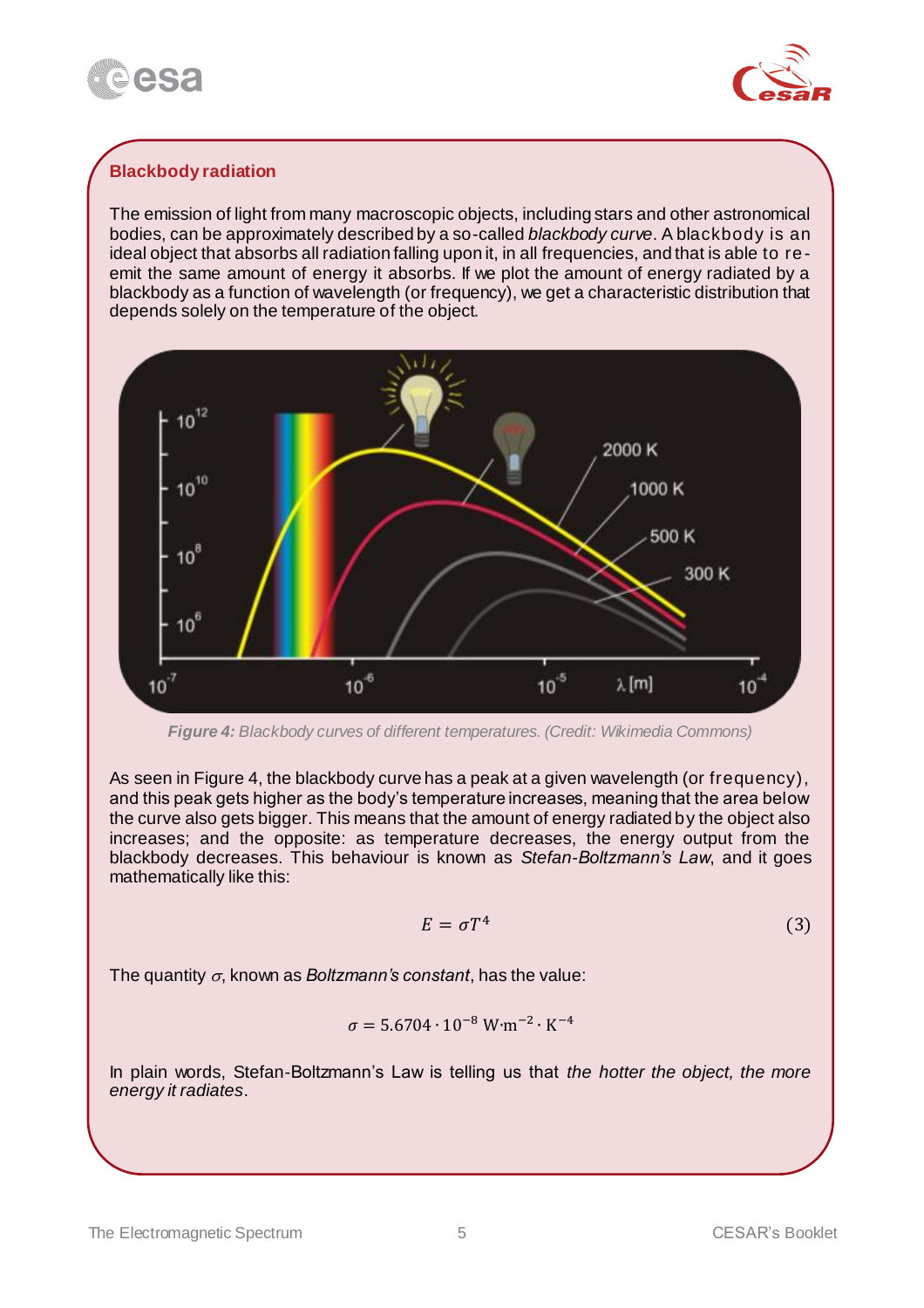



Also the position of the curve peak depends on the blackbody's temperature. If the temperature increases, the peak shifts toward shorter ('bluer') wavelengths (higher frequencies), while it will shift toward longer ('redder') wavelengths (lower frequencies ) as the temperature decreases. The mathematical relation between the peak wavelength  $\lambda_{\text{max}}$ and the blackbody's temperature *T*, known as *Wien's Law*, is the following:

$$
\lambda_{max} = \frac{b}{T} \tag{4}
$$

where the constant of proportionality *b* is called *Wien's displacement constant*, and its value is:

$$
b = 2.8978 \cdot 10^{-3} \text{ m} \cdot \text{K}
$$

The position of the peak is related to the colour of the blackbody: If the curve peaks in the blue or violet end of the visible spectrum, the object will look blue to our eyes; if it peaks in the red end, it will look red. If it peaks in-between, the amount of light emitted by the blackbody in all visible colours is relatively high, and so our eyes will perceive a mixture of all those colours; that is why we don't see any green stars!

Hence, what Wien's Law is telling us is: *The hotter the star, the bluer it is.*

If the blackbody curve peaks outside the visible range of the electromagnetic spectrum, the colour we see will depend on the amount of light emitted in each frequency (or wavelength) of the visible spectrum: A blackbody radiating most in the ultraviolet will still emit a lot of energy in the violet and blue, and thus those objects will be a deep blue colour to our eyes. On the other hand, a blackbody peaking in the infrared will emit very little in the visible range, and hence we will see it black.



Figure 5 shows the (approximated) colours of stars of different temperatures.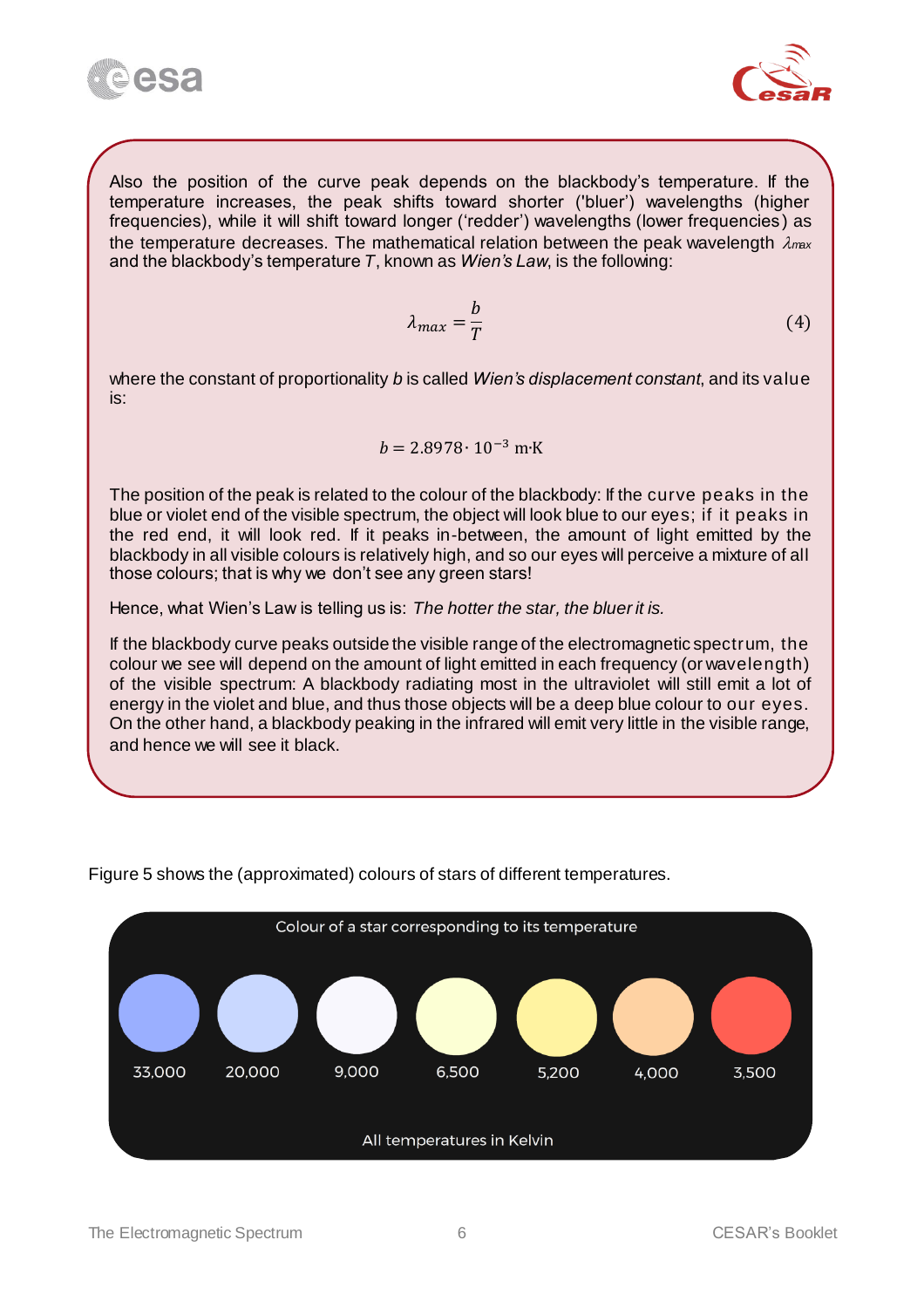



#### *Figure 5: Colours of stars of different temperatures. (Credit: Quora)*

# Observing across the spectrum

Because astronomical objects emit light in different colours depending on their temperature and the phenomena that are going on in them, it is important to observe them in different types of light to fully understand them. As an example, Figure 6 shows the Crab Nebula, a supernova remnant about 6,000 light-years from Earth, observed by different telescopes that detect different types of light. Note how the appearance of the nebula changes depending on the wavelengths that are observed, because they are being emitted by different components or phenomena in this object. The cool gas and dust dominate the emission in the radio and infrared bands, respectively; in visible and ultraviolet light, we see the gas heated and ionised by the central neutron star (all that is left from a massive star that exploded at the end of its life); and X and gamma-rays reveal the emission from the neutron star itself, which is surrounded by a disk of very hot gas in the X-ray image.

| RADIO              | <b>INFRARED</b> | <b>VISIBLE LIGHT</b> |
|--------------------|-----------------|----------------------|
|                    |                 |                      |
| <b>ULTRAVIOLET</b> | X-RAYS          | <b>GAMMA RAYS</b>    |

*Figure 6: The Crab Nebula observed across the electromagnetic spectrum. (Credits: NASA/ESA/NRAO)*

In Table 1, you have a list of the temperatures of sources emitting in the different colours of the electromagnetic spectrum, as well as some examples of these sources.

But observing across the full electromagnetic spectrum is not possible from Earth, as the atmosphere blocks most of the invisible light (see Figure 3). For this reason, telescopes observing the universe in invisible colours (except part of the radio and infrared) must be placed in space. Figure 7 shows the space telescopes operated by ESA, and the part of the electromagnetic spectrum they observe.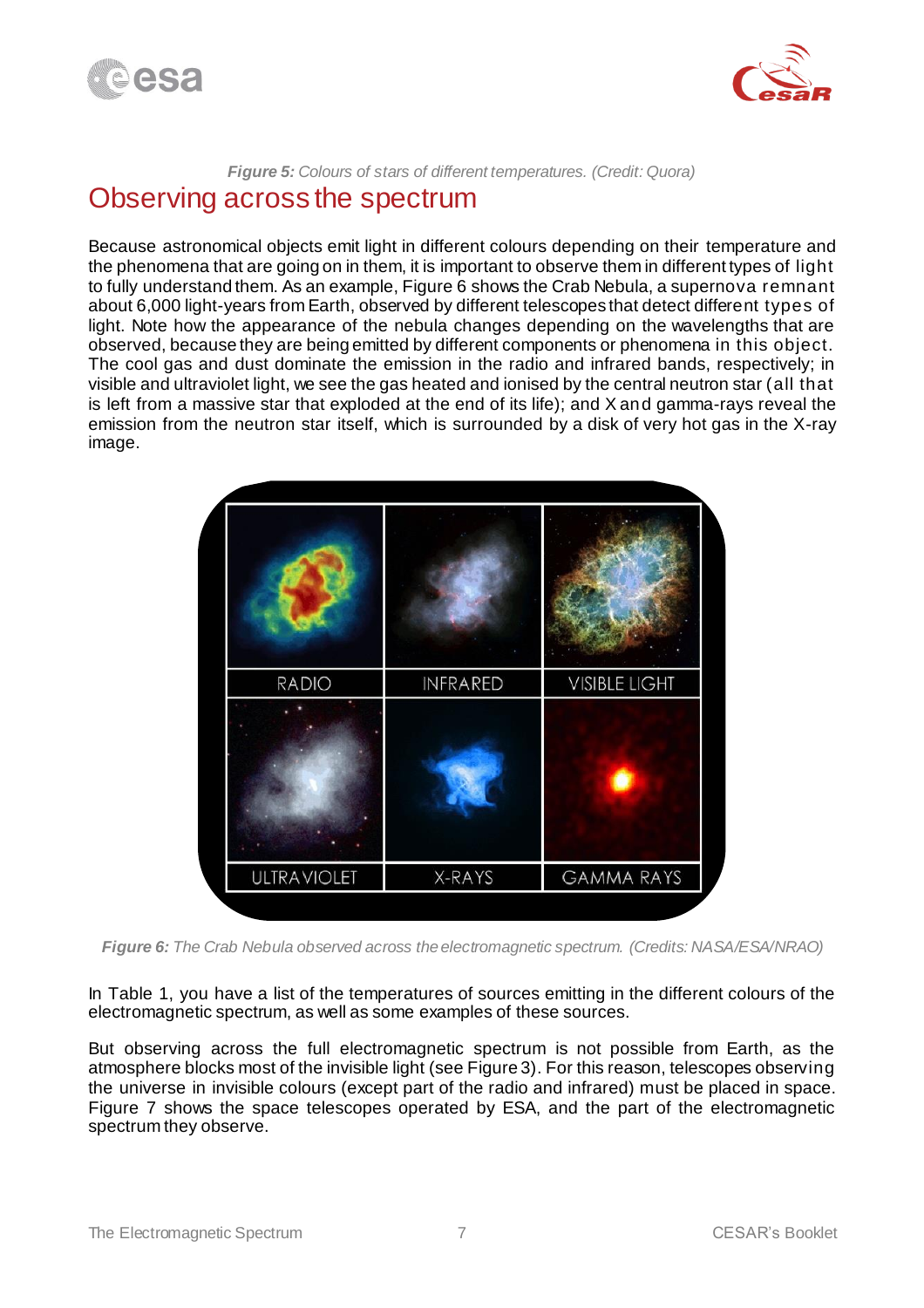



| <b>Type of radiation</b> | <b>Temperature</b> | <b>Typical sources</b>                                                                             |
|--------------------------|--------------------|----------------------------------------------------------------------------------------------------|
| Gamma-rays               | $>10^8 K$          | Matter falling into black holes                                                                    |
| X-rays                   | $10^6 - 10^8$ K    | Gas in clusters of galaxies<br>Supernova remnants<br>Stellar coronae                               |
| Ultraviolet              | $10^4 - 10^6$ K    | Supernova remnants<br>Very hot stars                                                               |
| Visible                  | $10^3 - 10^4$ K    | <b>Stars</b><br>Hot planets                                                                        |
| <b>Infrared</b>          | 10-10 $3$ K        | Very cool stars<br><b>Planets</b><br>Cool clouds of dust                                           |
| Radio                    | $<$ 10 K           | Cool clouds of gas<br>The Cosmic Microwave Background (CMB)<br>Electrons moving in magnetic fields |

*Table 1: Examples of astronomical sources emitting in each range of the electromagnetic spectrum.*

*Adapted from: NASA/Imagine the Universe!*



*Figure 7: ESA's fleet of telescopes across the electromagnetic spectrum. The sub-millimetre range corresponds to the shortest radio waves. (Credit: ESA)*